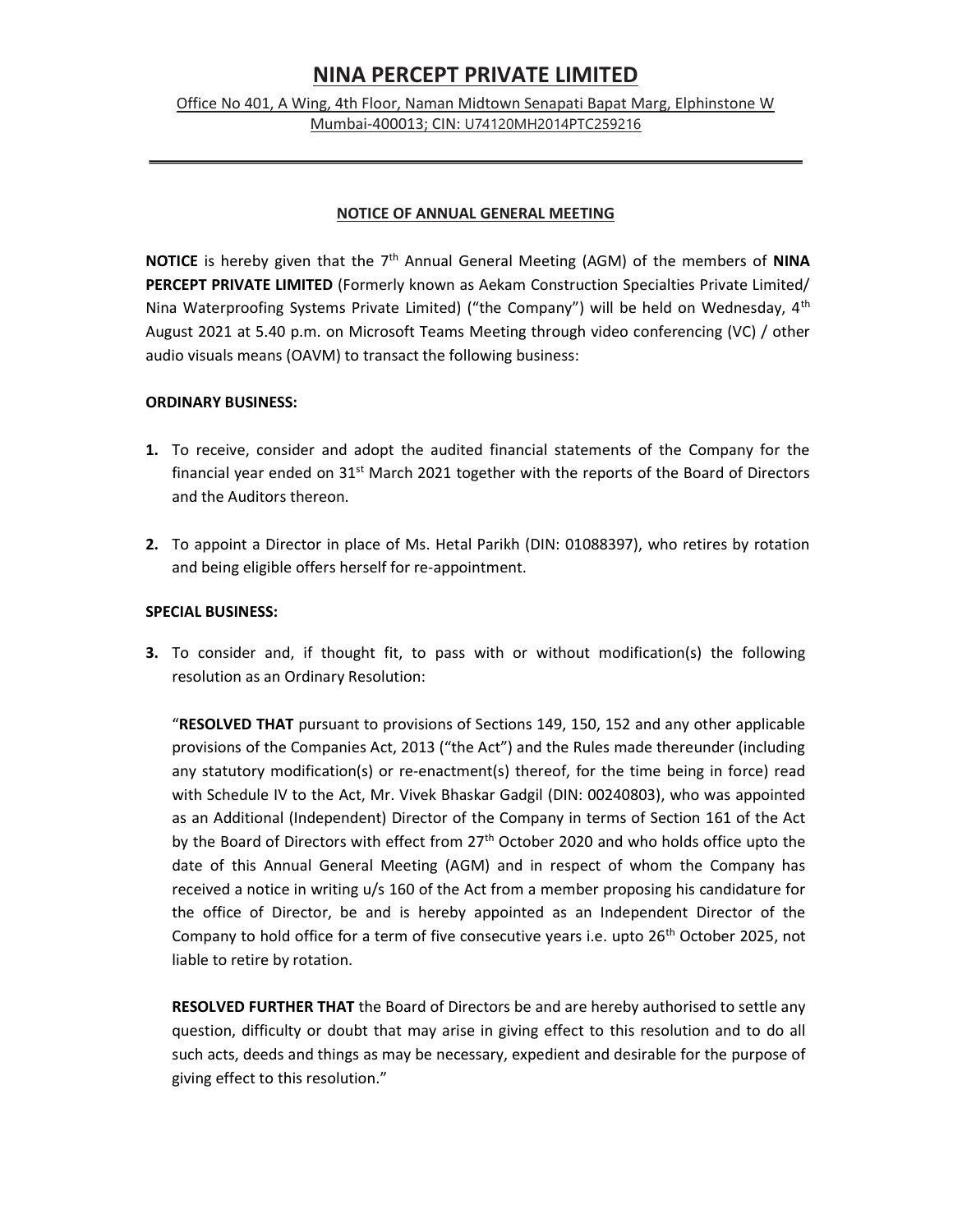4. To consider and, if thought fit, to pass with or without modification(s) the following resolution as a Special Resolution:

## Reappointment of Mr. Mehul Parikh as Managing Director and approval of his terms of remuneration

"RESOLVED THAT pursuant to the provisions of Section 196, 197, 203 and other applicable provisions of the Companies Act, 2013, if any, and the rules made there under, read with Schedule "V" of the Companies Act, 2013 (including any statutory modification(s) or reenactment thereof for the time being in force) consent of the members of the Company be and is hereby accorded to re-appointment of Mr. Mehul Parikh (DIN: 01088837) as Managing Director of the Company for a further period of 3 (three) years w.e.f.  $19<sup>th</sup>$  April, 2021 on such remuneration as detailed in the explanatory statement to the Notice.

RESOLVED FURTHER THAT the Managing Director shall be in charge of general management of the Company subject to superintendence, control and direction of the Board of Directors.

RESOLVED FURTHER THAT the Board of Directors of the Company or any committee thereof be and is hereby also authorized to amend, alter, modify or otherwise vary the aforesaid terms and conditions and/or remuneration of Mr. Mehul Parikh, Managing Director of the Company from time to time, without requirement of obtaining the approval of the members.

RESOLVED FURTHER THAT in case of loss or inadequacy of profits in any financial year, Mr. Mehul Parikh, Managing Director shall be paid the above remuneration as minimum remuneration as specified in Section II of Part II of Schedule "V" of the Companies Act, 2013.

RESOLVED FURTHER THAT the Board of Directors of the Company or any committee thereof be and is hereby authorized to do all such acts, deeds, matters and things as in its absolute discretion it may think necessary, expedite or desirable; to settle any question that may arise in relation thereto in order to give effect to the foregoing resolution, including to delegate powers of the Board granted by this resolution to any committee of Directors, or any Director of the Company."

 By Order of the Board of Directors For Nina Percept Private Limited

Sd/-

Sanjay Bahadur **Director** DIN: 00032590

Date: 03/05/2021 Place: Mumbai

#### Regd. Office:

Office No. 401, "A" Wing, 4<sup>th</sup> Floor, Naman Midtown, Senapati Bapat Marg, Elphinstone – West, Mumbai – 400013.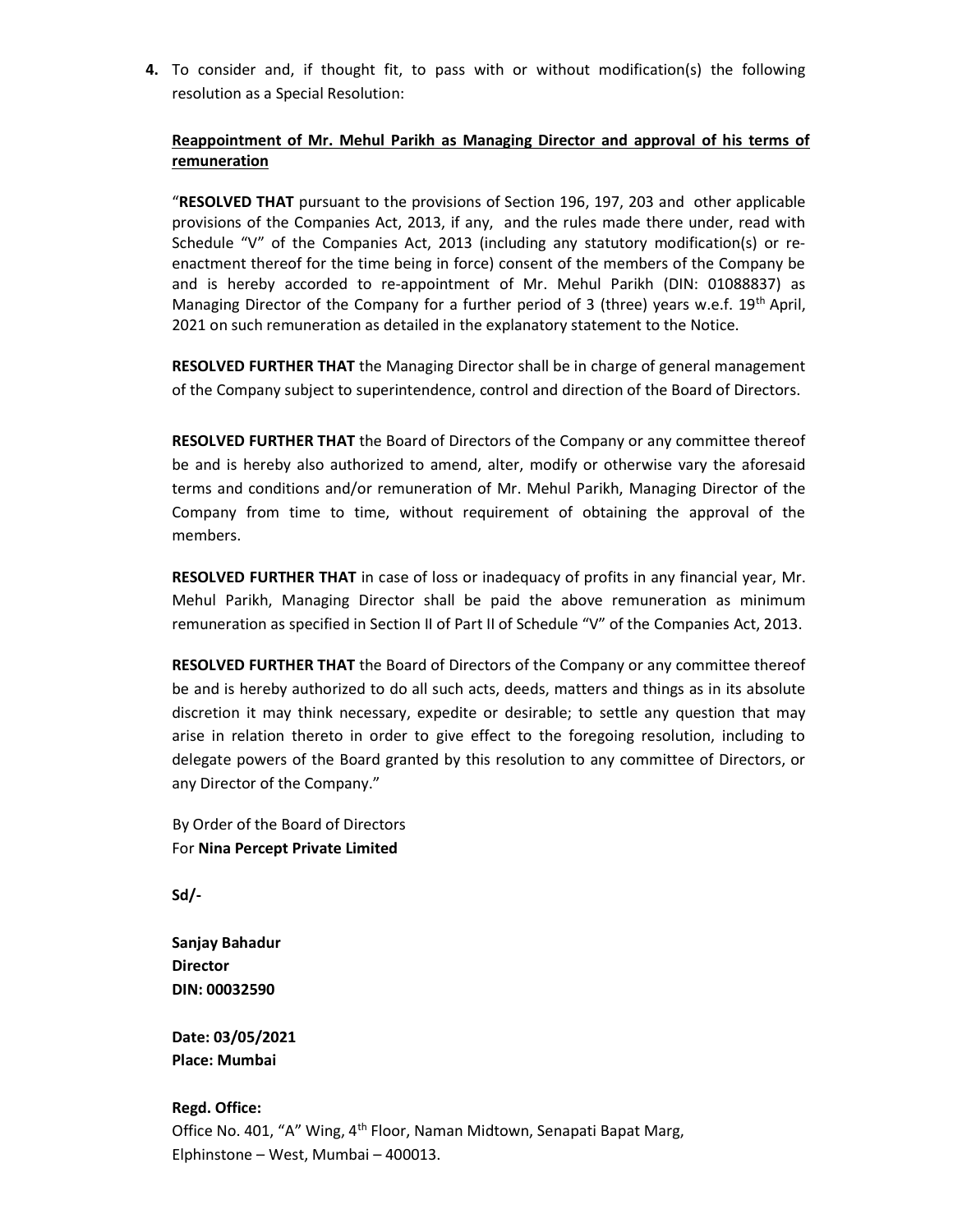#### NOTES:

- 1. Pursuant to the General Circular number No.  $14/2020$  dated  $8<sup>th</sup>$  April 2000, 17/2020 dated  $13<sup>th</sup>$  April 2020, 20/2020 dated  $5<sup>th</sup>$  May 2020 and General Circular No 2/2021 dated 13th January 2021 (MCA Circulars), issued by the Ministry of Corporate Affairs (MCA), companies are allowed to hold AGM through Video Conferencing (VC)/ Other Audio Visuals Means (OAVM), without the physical presence of members at a common venue. Hence, in compliance with the circular, the AGM of the Company is being held through VC/ OAVM. The proceedings of AGM shall be deemed to be conducted at the Registered Office of the Company.
- 2. PURSUANT TO THE PROVISIONS OF THE ACT, A MEMBER ENTITLED TO ATTEND AND VOTE AT THE AGM IS ENTITLED TO APPOINT A PROXY TO ATTEND AND VOTE ON HIS/HER BEHALF AND THE PROXY NEED NOT BE A MEMBER OF THE COMPANY. SINCE THIS AGM IS BEING HELD PURSUANT TO THE MCA CIRCULARS THROUGH VC OR OAVM, THE REQUIREMENT OF PHYSICAL ATTENDANCE OF MEMBERS HAS BEEN DISPENSED WITH. ACCORDINGLY, IN TERMS OF THE MCA CIRCULARS, THE FACILITY FOR APPOINTMENT OF PROXIES BY THE MEMBERS WILL NOT BE AVAILABLE FOR THIS AGM AND HENCE THE PROXY FORM, ATTENDANCE SLIP AND ROUTE MAP OF AGM ARE NOT ANNEXED TO THIS NOTICE.
- 3. Participation of members through VC/OAVM will be reckoned for the purpose of quorum for the AGM as per section 103 of the Companies Act, 2013.
- 4. Corporate members are requested to send to the Company a certified copy of the Board Resolution authorizing their representative to attend and vote on their behalf at the meeting.
- 5. The relative explanatory statement pursuant to Section 102(1) of the Companies Act, 2013 in respect of special business set out in the notice, is annexed hereto and forms part of this notice.
- 6. Members desiring inspection of statutory registers and other relevant documents may send their request in writing to the Company at renuka.shitut@pidilite.com, latest by August 3, 2021 (upto 5:00 p.m).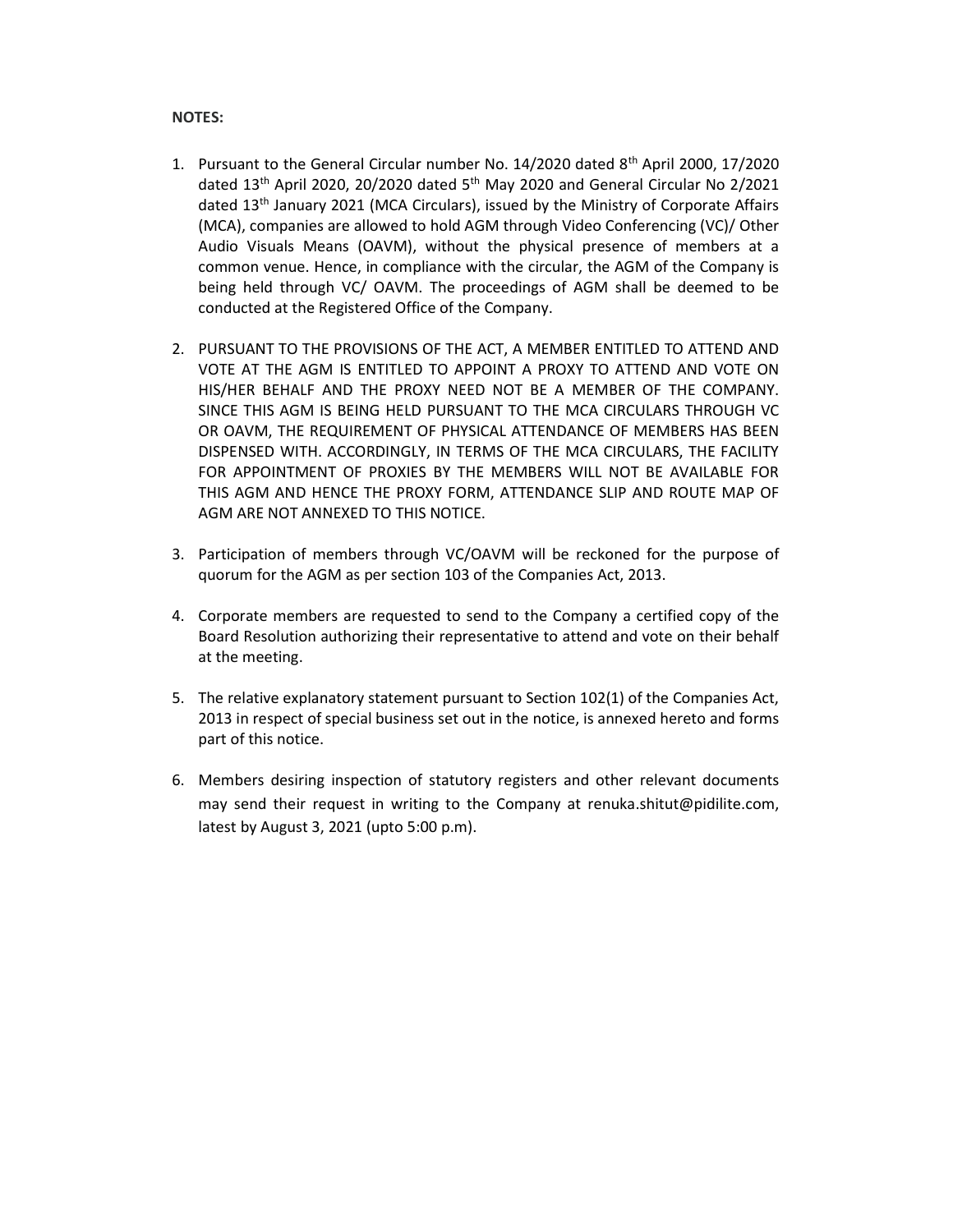## EXPLANATORY STATEMENT PURSUANT TO SECTION 102 OF THE COMPANIES ACT, 2013 ANNEXED TO AND FORMING PART OF THE NOTICE OF THE ANNUAL GENERAL MEETING OF THE MEMBERS:

### ITEM NO. 3

The Board of Directors ("the Board") at its meeting held on  $27<sup>th</sup>$  October 2020, has appointed Mr. Vivek Bhaskar Gadgil, as an Additional (Independent) Director of the Company, with effect from 27th October 2020, pursuant to the provisions of Section 161 of the Act and Articles of Association of the Company.

In terms of the provisions of Section 161 of the Act, Mr. Gadgil will hold office up to the date of the ensuing Annual General Meeting ("AGM") and is eligible to be appointed as a Director of the Company. The Company has, in terms of Section 160 of the Act, received, in writing, a notice from a member, proposing the candidature of Mr. Gadgil for the office of Director of the Company.

The Company has received from him (i) consent in writing to act as Director in Form DIR-2, pursuant to Rule 8 of the Companies (Appointment & Qualification of Directors) Rules, 2014, (ii) intimation in Form DIR-8 in terms of the Companies (Appointment & Qualification of Directors) Rules, 2014 to the effect that he is not disqualified under Section 164(2) of the Act and (iii) a declaration to the effect that he meets the criteria of independence as provided in Section 149(6) of the Act.

The resolution seeks the approval of the members in terms of Section 149, 152 and other applicable provisions of the Act, read with Schedule IV of the Act and the Rules made thereunder, for the appointment of Mr. Gadgil as an Independent Director of the Company for a period of 5 years i.e. upto 26<sup>th</sup> October 2025, not liable to retire by rotation.

In the opinion of the Board, Mr. Gadgil is a person of integrity, fulfils the conditions specified in the Act and the Rules made thereunder and is independent of the Management of the Company. A copy of the letter of appointment of Mr. Gadgil as an Independent Director setting out the terms and conditions will be available for inspection by the Members on request by email, up to the date of the AGM.

Other details relating the appointment of Mr. Gadgil are given in annexure to the notice.

None of the Director(s) and Key Managerial Personnel of the Company or their relatives, except Mr. Gadgil, in respect of whom this resolution relates, are concerned or interested, financially or otherwise, in the resolution mentioned at Item No. 3 of the Notice.

The Board recommends the resolution set forth in Item No. 3 for the approval of the members.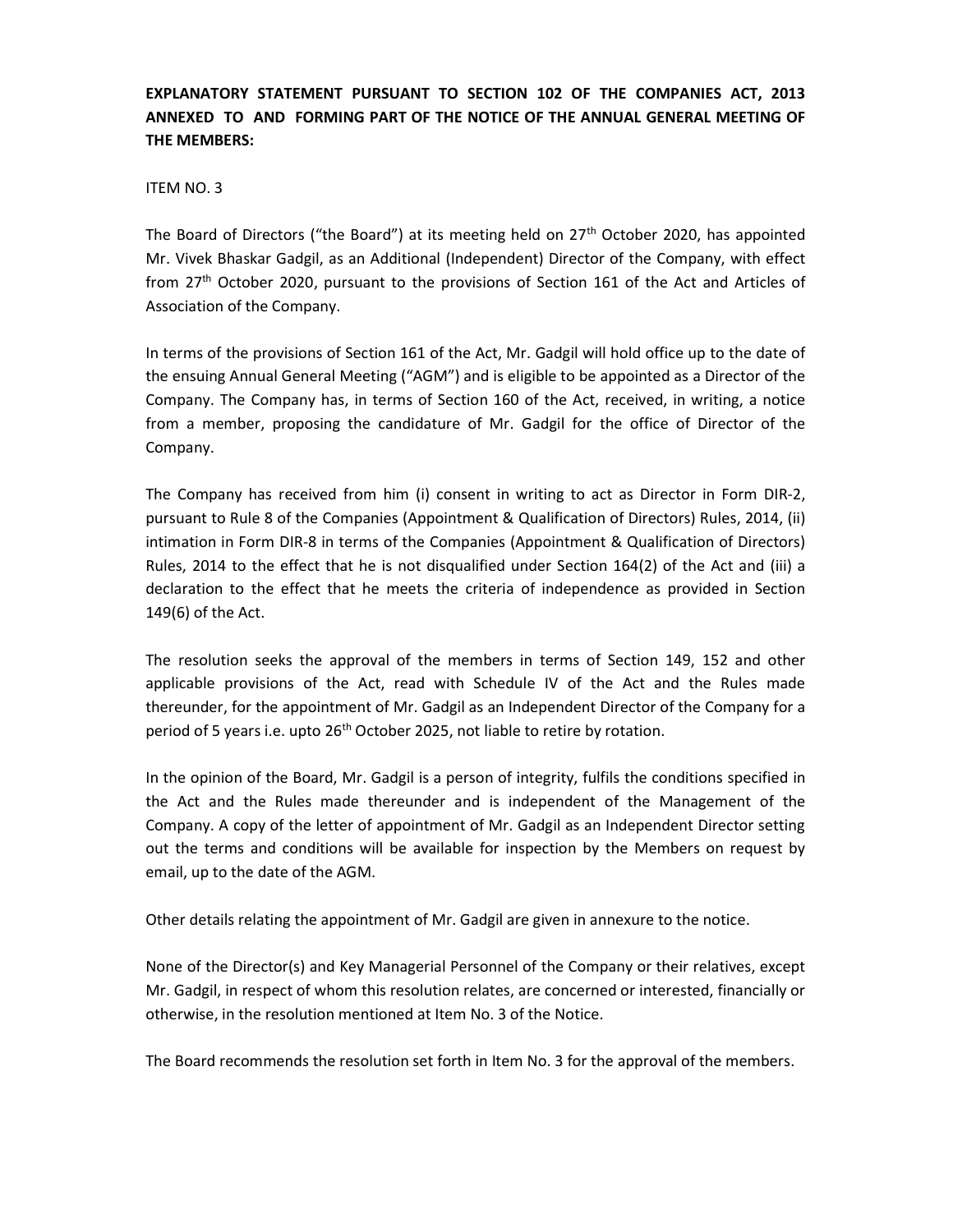## ITEM NO. 4

Mr. Mehul Parikh was reappointed as Managing Director of the Company for a period of three years w.e.f.  $19^{th}$  April, 2018. The Board of Directors, at their meeting held on  $3^{rd}$  May 2021, based on recommendation of Nomination and Remuneration Committee approved the reappointment of Mr. Parikh as Managing Director of the Company, subject to approval of the shareholders. It would be in the interest of the Company to continue to avail services of Mr. Mehul Parikh as Managing Director. He is a fit and proper person for the post of Managing Director of the Company. The proposed remuneration payable to him is fair and reasonable, as detailed below:

Mr. Mehul Parikh will be paid such remuneration as may be decided by the Board Directors / Committee thereof, not exceeding consolidated maximum sum of Rs. 1.69 crores per annum for FY 2021-22, subject to such increase by the Board of Directors on annual basis, as may be considered appropriate, as detailed below:

- i. Annual Fixed Cost To Company Rs. 140,17,321 per annum
- ii. Variable pay of Rs. 28,00,000 per annum, at 100% performance level.
- iii. The Managing Director is entitled to reimbursement of all actual expenses as per the Rules of the Company including entertainment and travelling incurred in the course of the Company's business.
- iv. The Managing Director shall be entitled to avail fully paid leave as per the Rules of the Company as applicable to the senior executives.
- v. The Managing Director will be entitled to the benefits under all other schemes, privileges and amenities as are granted to the senior executives of the Company in accordance with the Company's practice, rules and regulation in force from time to time.
- vi. The Managing Director will not be entitled to payment of any sitting fees for attending the meetings of the Board or of any Committees thereof.

## Information as required under Section II of Part II of Schedule "V" of the Companies Act, 2013 is given below:

- I. General Information:
	- 1. Nature of Industry

Your Company is in the business of supply and installation of waterproofing systems. The Industry is niche segment catering to specific waterproofing needs of the consumers belonging to various categories.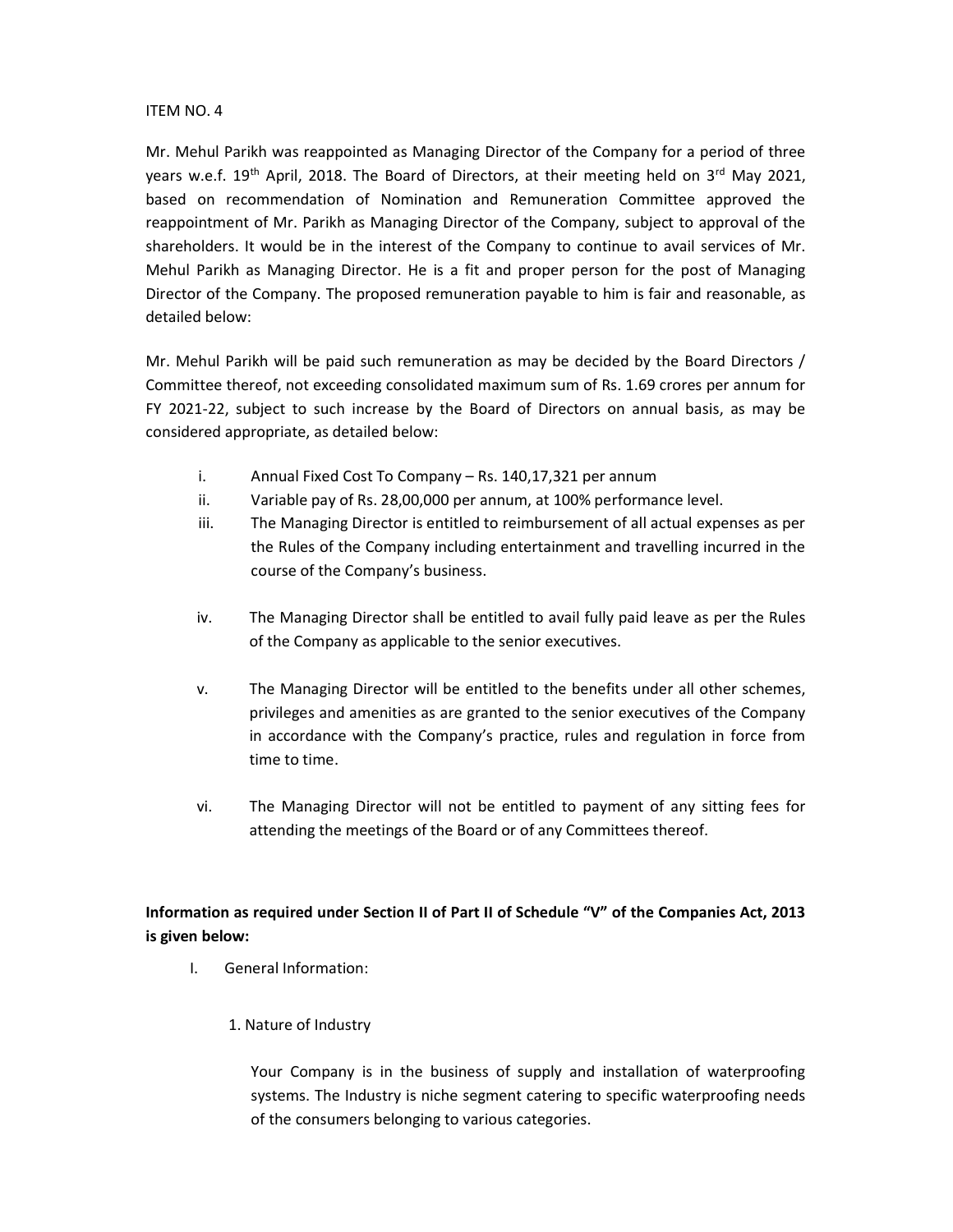2. Date or expected date of commencement of commercial production

The Company has already commenced its business and has been working on projects. The Company is not in production business but its projects are already under implementation.

- 3. The Company has already commenced its activities.
- 4. The Company has earned total Income of Rs. 176.92 crores as on March 31, 2021 including other income as compared to Rs. 267.95 crores in the previous year. The Net Loss was Rs. 27.86 crores as on March 31, 2021 against the Net Profit of Rs. 3.34 crores in the previous year. The loss was majorly attributed to Covid pandemic disrupting the business in FY 2020-21.
- 5. The Company does not have any foreign investment or collaboration.
- II. Information about the appointee:
	- 1. Mr. Mehul Parikh, is an Civil engineering graduate with distinction and has been in the business of waterproofing and related businesses for past 23 years. He has been as expert in Company Management, Strategies for growth, Client management. He has been an entrepreneur himself for many years.
	- 2. Mr. Parikh has been drawing similar remuneration in the past.
	- 3. Mr. Parikh has been recognized as a leader in the waterproofing industry.
	- 4. The Job profile includes driving overall growth of the Company, marketing and strategic decision making. With his expertise as an entrepreneur, Mr. Parikh is suitable for driving the Company's growth as Managing Director.
	- 5. The proposed remuneration details for Mr.Parikh has been given in the explanatory statement to resolution at item no 4.
	- 6. The Company is the biggest company in the waterproofing industry. The profile of the Managing Director, carries various important responsibilities of driving the growth of the Company. Considering the same, the proposed remuneration is commensurate with Industry Standards.
	- 7. Mr. Mehul Parikh directly / indirectly holds 25.42 percent shareholding of the Company and is related to Mrs. Hetal Parikh, Director of the Company.
- III. Other Information
	- 1. Reasons for Loss or Inadequate profits The Company has earned profits in the past few years, however, in the industry in which the Company operates, the profits margins are usually lower and grow over a period of time as per business cycles. The loss in year FY 2020-21 is majorly attributable to Covid pandemic disrupting the business and delayed projects.
	- 2. Steps Taken or proposed to be taken for improvement The Company has already initiated various business measures, to increase its profits such as increase in sales, efficiency improvement at operational level etc.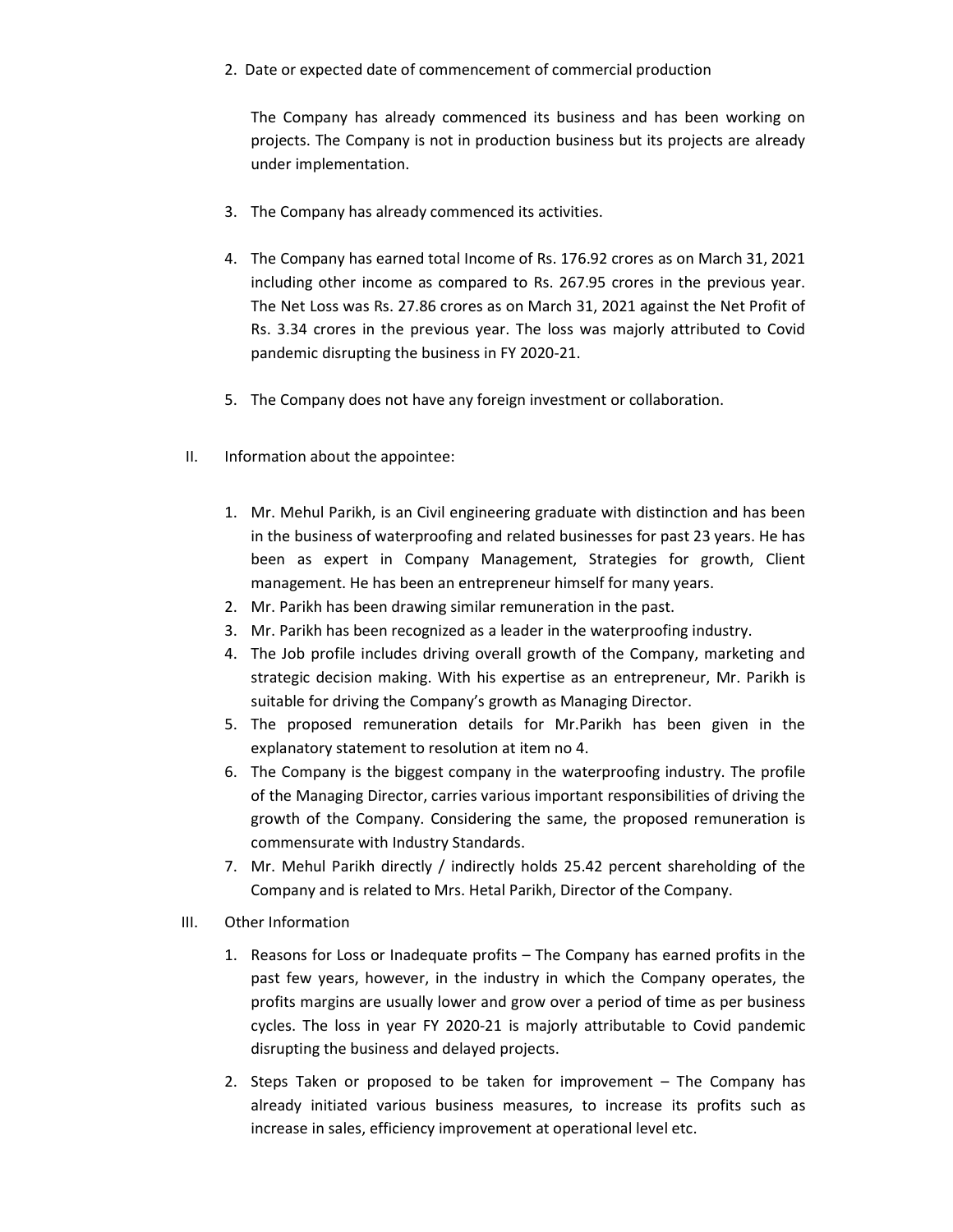3. Expected increase in productivity and profits – The Company expected to recover from the losses and post profits steadily year over year from the existing level.

In accordance with Section 196, 197, 203 and other applicable provisions of the Companies Act, 2013, read with Schedule "V" of the Companies Act, 2013, members approval by way of special resolution, is being sought for the payment of remuneration including terms and conditions of Mr. Mehul Parikh's re-appointment.

Except Mr. Mehul Parikh and Mrs. Hetal Parikh, none of the Directors of the Company/ their relatives is in any way, concerned or interested, financially or otherwise, in the resolution set out at item No. 4 of the Notice.

The Board recommends the Special Resolution set forth in Item no. 4 for the approval of the members.

By Order of the Board of Directors For Nina Percept Private Limited

Sd/-

Sanjay Bahadur Director DIN: 00032590

Date: 03/05/2021 Place: Mumbai Regd. Office: Office No. 401, "A" Wing, 4<sup>th</sup> Floor, Naman Midtown, Senapati Bapat Marg, Elphinstone – West, Mumbai – 400013.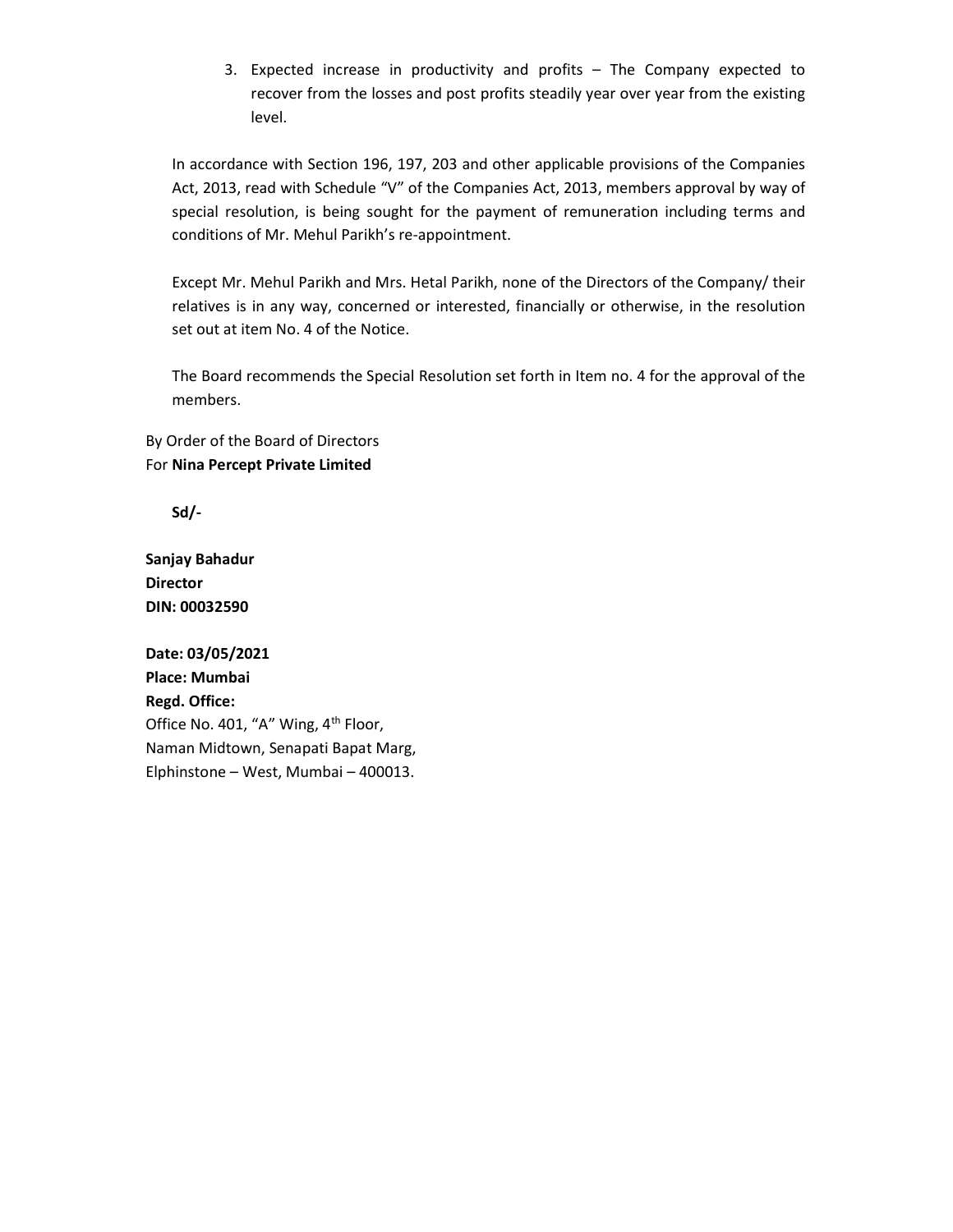## ADDITIONAL INFORMATION ON DIRECTORS SEEKING APPOINTMENT/ RE-APPOINTMENT AT THE ANNUAL GENERAL MEETING (As per Secretarial Standard-2 on General Meetings)

| Name of the Director                        | Mr. Hetal Parikh                                                                                                                                               | Vivek<br>Mr.                                                                                                                                                                     | Mehul Kirit<br>Parikh<br>Mr.                                                                                                                                                                                                                                                                                                          |
|---------------------------------------------|----------------------------------------------------------------------------------------------------------------------------------------------------------------|----------------------------------------------------------------------------------------------------------------------------------------------------------------------------------|---------------------------------------------------------------------------------------------------------------------------------------------------------------------------------------------------------------------------------------------------------------------------------------------------------------------------------------|
|                                             | (DIN: 01088397)                                                                                                                                                | Gadgil<br>Bhaskar                                                                                                                                                                | (DIN: 1088837)                                                                                                                                                                                                                                                                                                                        |
|                                             |                                                                                                                                                                | (DIN: 00240803)                                                                                                                                                                  |                                                                                                                                                                                                                                                                                                                                       |
| Date of appointment                         | 11.11.2014                                                                                                                                                     | N.A.                                                                                                                                                                             | 19.04.2015                                                                                                                                                                                                                                                                                                                            |
|                                             |                                                                                                                                                                |                                                                                                                                                                                  | (reappointed<br>from                                                                                                                                                                                                                                                                                                                  |
|                                             |                                                                                                                                                                |                                                                                                                                                                                  | 19.04.2018)                                                                                                                                                                                                                                                                                                                           |
| Age                                         | 46 years                                                                                                                                                       | 73 years                                                                                                                                                                         | 48 years                                                                                                                                                                                                                                                                                                                              |
| Qualifications                              | Post Graduate                                                                                                                                                  | Engineering                                                                                                                                                                      | <b>B.E. Civil</b>                                                                                                                                                                                                                                                                                                                     |
|                                             |                                                                                                                                                                | Graduate                                                                                                                                                                         |                                                                                                                                                                                                                                                                                                                                       |
| Designation                                 | Non-Executive                                                                                                                                                  | Independent                                                                                                                                                                      | <b>Managing Director</b>                                                                                                                                                                                                                                                                                                              |
|                                             | Director                                                                                                                                                       | Director                                                                                                                                                                         |                                                                                                                                                                                                                                                                                                                                       |
| Experience                                  | She<br>rich<br>has<br>experience in the<br>waterproofing<br>industry<br>with<br>special areas of<br>operations,<br>legal<br>general<br>and<br>administrations. | He<br>has<br>been<br>Chief<br>Executive<br>Managing<br>&<br>Director of L&T<br>Metro<br>Rail<br>Hyderabad<br>Limited. He has<br>rich experience<br>in the field EPC<br>Projects. | Civil engineering graduate<br>with distinction and has<br>been in the business of<br>waterproofing and related<br>businesses for past 23<br>years. He has been as<br>expert<br>in<br>Company<br>Management,<br><b>Strategies</b><br>growth,<br>Client<br>for<br>management. He has been<br>an entrepreneur himself<br>for many years. |
| Terms and conditions of                     | Non<br>Executive                                                                                                                                               | Independent                                                                                                                                                                      | appointment for<br>$\overline{\mathbf{3}}$<br>Re                                                                                                                                                                                                                                                                                      |
| appointment<br>or<br>re-                    | Director                                                                                                                                                       | Director<br>for<br>-5                                                                                                                                                            | years with remuneration                                                                                                                                                                                                                                                                                                               |
| appointment                                 |                                                                                                                                                                | years                                                                                                                                                                            | mentioned<br>as<br>on.                                                                                                                                                                                                                                                                                                                |
|                                             |                                                                                                                                                                |                                                                                                                                                                                  | Resolution at item no 4 of                                                                                                                                                                                                                                                                                                            |
|                                             |                                                                                                                                                                |                                                                                                                                                                                  | Notice.                                                                                                                                                                                                                                                                                                                               |
| Details of remuneration                     | Nil                                                                                                                                                            | Sitting Fees will                                                                                                                                                                | Rs. 1.69 crores per annum                                                                                                                                                                                                                                                                                                             |
| sought to be paid                           |                                                                                                                                                                | for<br>paid<br>be<br>attending<br>meetings                                                                                                                                       |                                                                                                                                                                                                                                                                                                                                       |
| remuneration<br>The<br>last                 | <b>NA</b>                                                                                                                                                      | <b>NA</b>                                                                                                                                                                        | Rs. 1.68 crores per annum                                                                                                                                                                                                                                                                                                             |
| drawn by such person, if                    |                                                                                                                                                                |                                                                                                                                                                                  |                                                                                                                                                                                                                                                                                                                                       |
| applicable                                  |                                                                                                                                                                |                                                                                                                                                                                  |                                                                                                                                                                                                                                                                                                                                       |
| Date of first appointment                   | 11 <sup>th</sup><br>November                                                                                                                                   | 27 <sup>th</sup><br>October                                                                                                                                                      | 11 <sup>th</sup> November 2014                                                                                                                                                                                                                                                                                                        |
| on the Board                                | 2014                                                                                                                                                           | 2020                                                                                                                                                                             |                                                                                                                                                                                                                                                                                                                                       |
| Shareholding<br>in<br>the                   | <b>NIL</b>                                                                                                                                                     | Nil                                                                                                                                                                              | Registered<br>of<br>Owner                                                                                                                                                                                                                                                                                                             |
| Company                                     |                                                                                                                                                                |                                                                                                                                                                                  | 25.42% equity shares of                                                                                                                                                                                                                                                                                                               |
|                                             |                                                                                                                                                                |                                                                                                                                                                                  | the Company.                                                                                                                                                                                                                                                                                                                          |
| Relationship with other   Mrs. Hetal Parikh |                                                                                                                                                                | N.A.                                                                                                                                                                             | Mehul<br>Parikh<br>Mr.<br>is                                                                                                                                                                                                                                                                                                          |